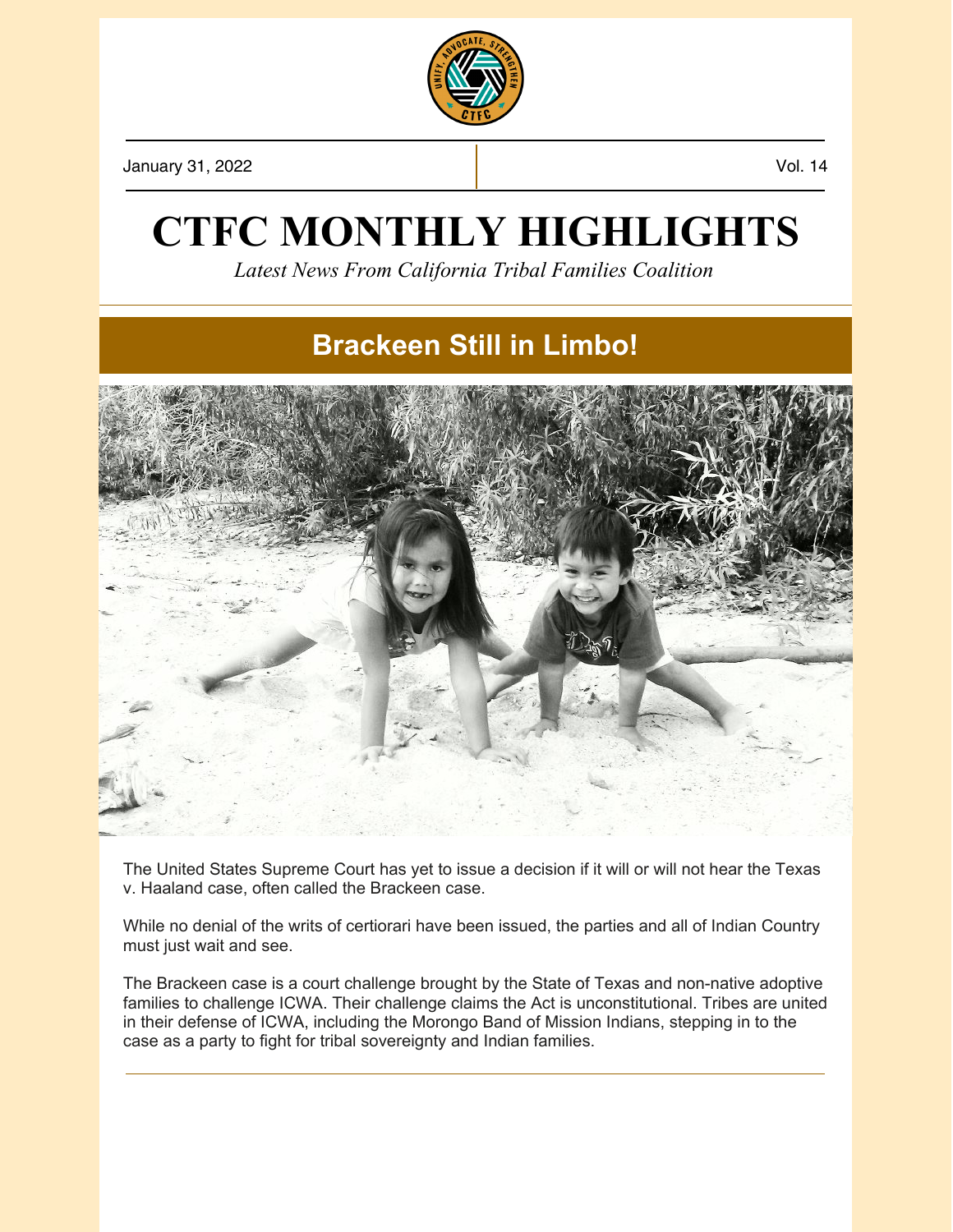#### Join us from Chumash for the virtual

# LAUNCH **PARTY!**

**February 24, 2022** 5:30 PM to 7:00 PM **ZOOM INFO TO FOLLOW!** 



We are not sending a rocket into space but we are having a Launch Party! Please join us as we launch our newest project - LC4T! This project directly addresses the number one recommendation of the ICWA Compliance Task Force Report- solving the inequity of Tribes being the only parties in courtrooms across California that do not have a right to legal representation when their children are in the system! CTFC has been working for years to respond to this issue, and we are now ready to launch LC4T. Please join us to hear all about the project and how LC4T will make sure no tribe is unrepresented as they fight for their families and the the rights and promises of ICWA. Email invitations and details coming soon! And check us on Instagram and Facebook for the latest on The Launch!

## **CTFC Outreach Corner**



CTFC continues to speak out about the need to protect ICWA and all laws and policies that protect and strengthen tribal families and tribal sovereignty. Recently CTFC Legal Director, Kimberly Cluff, had the opportunity to participate in a Los Angeles County event designed to raise awareness and competency of the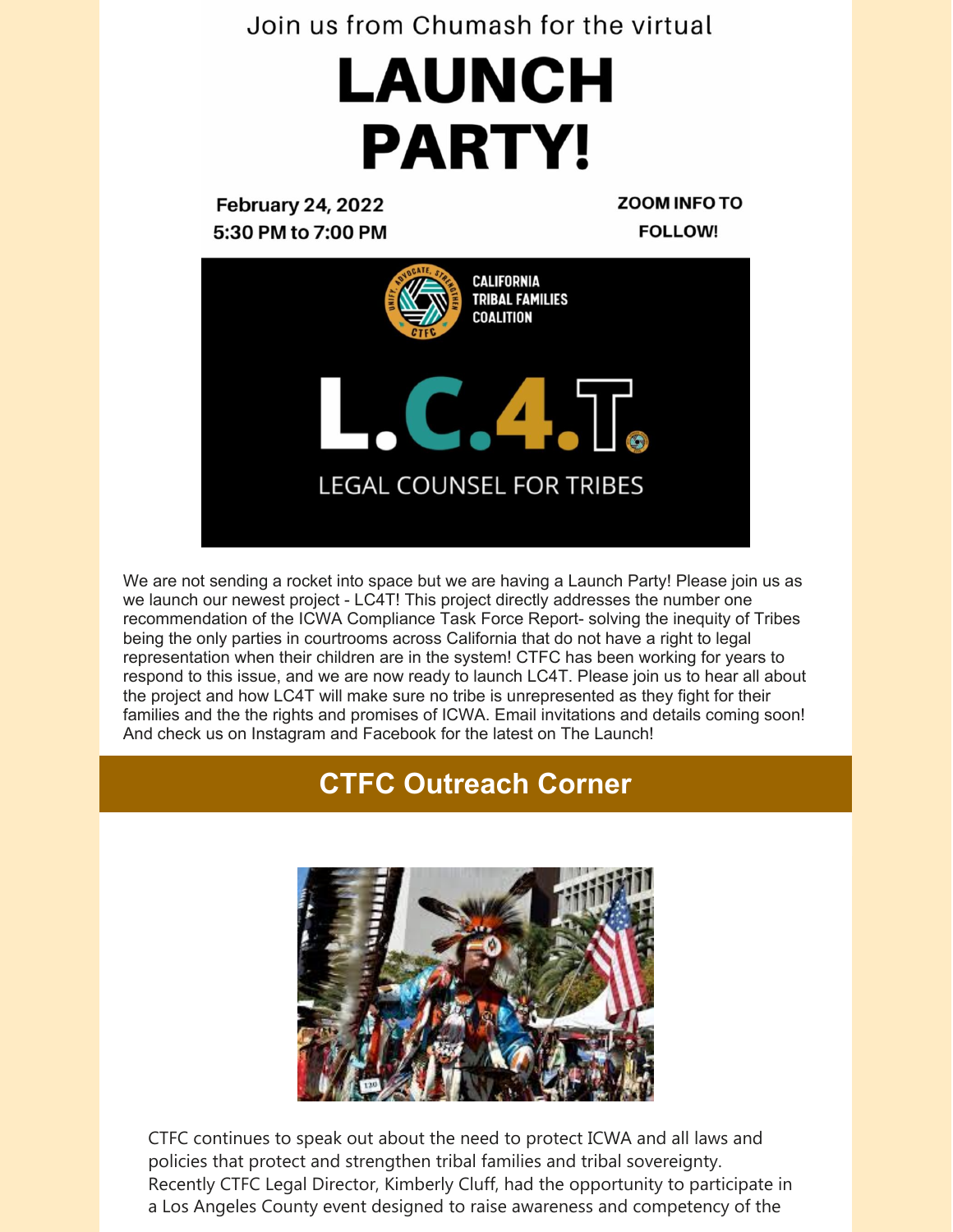County's over 100,000 employees in issues facing LA's native community. Despite having no federally recognized tribes, Los Angeles has the nation's largest urban Indian population. A combined effort of the Los Angeles City-County Native American Indian Committee and other County departments, the 3 hour event highlighted the Indian Child Welfare Act. Kimberly spoke to the virtual audience of several hundred County employees about the history of Indian child welfare and genocidal government policies, the reasons for ICWA's passage and the on-going need for and challenges to, the Act.

### **Newest CTFC Member Tribes**

California Tribal Families Coalition is proud to announce it has grown!

Santa Ynez Band of Chumash Indians is the newest tribe to join CTFC and our mission to promote the health, safety and welfare of tribal families.

Thank you Chumash for hosting our LC4T launch and we look forward to working with you!



#### **California ICWA Case Corner**



#### California ICWA Case Corner

It's a new month - in a new year! And that means another round of taking a critical look at California ICWA-related cases. Below is a summary of an interesting unpublished ICWA opinion from December 2021. There were 19 other opinions filed last month. On the national level, the ICWA Appellate Project recently shared initial data on 2021 ICWA cases from around the country. California cases [accounted](https://turtletalk.blog/2022/01/20/2021-icwa-cases-initial-screenshots/) for 18% of all cases tracked and was one of only three states where ICWA "inquiry" issues continue to be the most prevalent topic.

\_\_\_\_\_\_\_\_\_\_\_\_\_\_\_\_\_\_\_\_\_\_\_\_\_\_\_\_\_\_\_\_\_\_\_\_\_\_\_\_\_\_

\_\_\_\_\_\_\_\_\_\_\_\_\_\_\_\_\_\_\_\_\_\_\_\_\_\_\_\_\_\_\_\_\_\_\_\_\_\_\_\_\_\_\_\_\_\_

Since the Coalition began tracking cases in September 2021, the following counties have issued ICWA related opinions: Fresno (1), Kern (1), Los Angeles (22), Madera (1), Orange County (3), Sacramento (4), San Bernardino (5), Santa Barbara (1), Santa Clara (2), San Diego (3), San Luis Obispo (1), Sonoma (2), Stanislaus (1), Ventura (1), Yolo (3), Yuba (1). We will continue tracking this data.